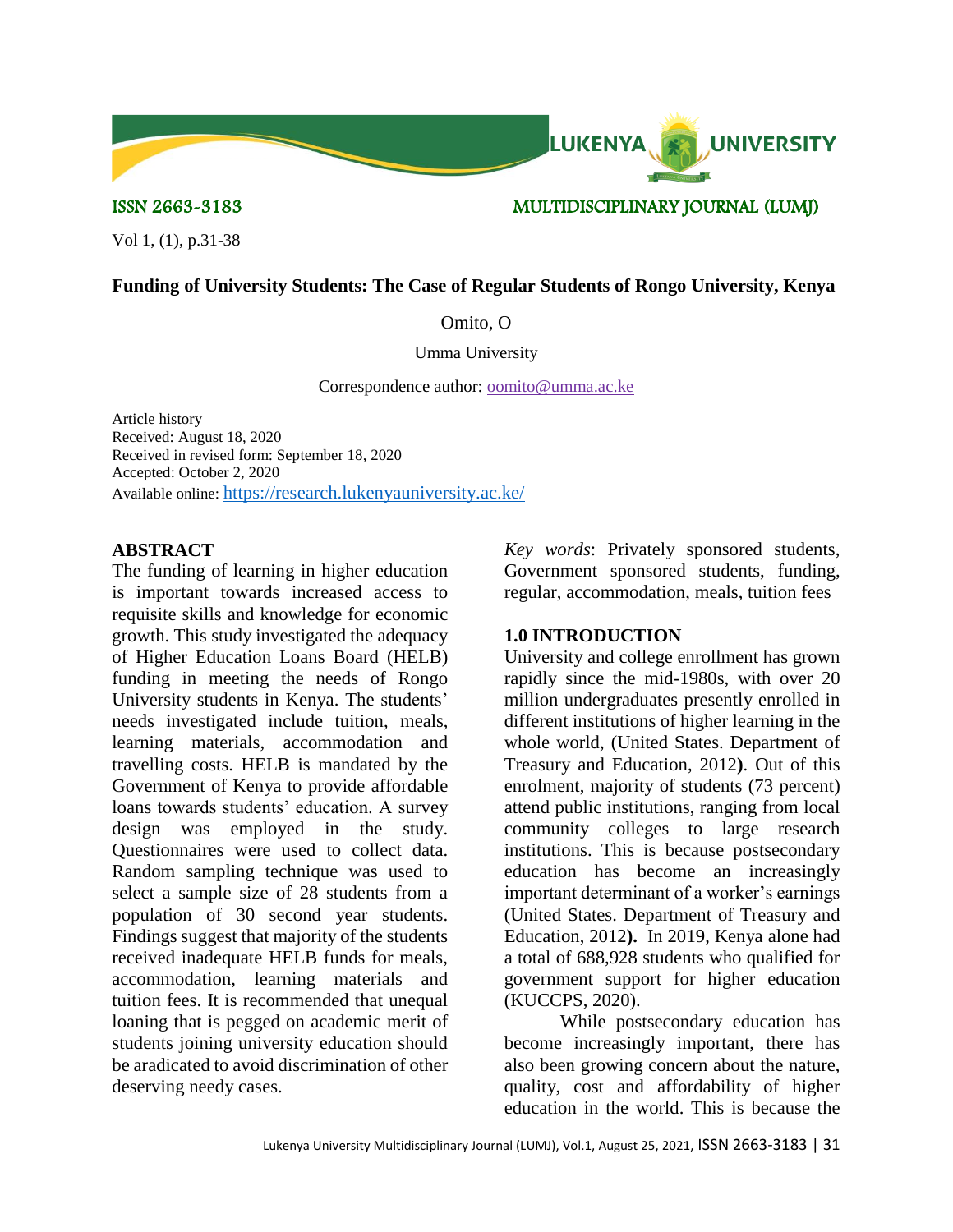rise in student population through adoption and application of different modes of learning, has raised concerns about quality of public university education (Mbirithi, 2013).

In Africa, student enrolment at higher learning institutions is equally on an upward trajectory, with many countries in the continent just as elsewhere in the world having resorted to asking students and their families to contribute to the ever rising costs of education. Education authorities in many African countries are apparently adopting the "cost sharing," options which is aimed at rescuing the foundering higher education systems and providing a basis for sustainable improvements (Bollag, 2004).

The primary weakness of both universities and colleges is their inability to help students from low income households to escape the impoverished conditions in which they grow up. The vast majority of students from low income households cannot make it to join colleges or universities. By the time they are sixteen or seventeen years old, either they have already dropped out of school or they lag well behind their peers educationally (Levine & Nidiffer 1996, p. 159 as cited by Kuh, Kinzie, Buckley & Hayek, 2006). Therefore, choices need to be made by governments, parents and students on who should pay the cost of college and university education. This brings to the fore the value that stakeholders place on higher education (Johnstone, 2009).

Cost sharing in Kenyan higher education was introduced in 1991 as a response to the Structural Adjustment Program that was spear headed by the Britton hood institutions to revive the world economy (Thomson, Kentikelenis & Stubbs, 2017). The ever declining Kenyan budget could not keep pace with high student intake when the first cohort of the 8-4-4 of students entered the

university. Under this new policy, students and/or their parents were required to cover both modest tuition fees and contribute to the costs of maintenance. A student loan program was established to enable the needy students to access higher education institutions.

There was established in Kenya a fund known as the Higher Education Loans Fund, managed and administered by the Higher Education Loans Board in 2005 to fund students from public universities. The law was amended in 2015 to accommodate students from private universities and colleges. The object and the purpose of the Fund was to provide affordable loans to assist Kenyan students to pursue higher education at such institutions within and outside Kenya, recognized by the Commission for Higher Education (Education World News, 2014). Once HELB determines that a student should be awarded a loan, it pays Ksh 8,000 (US\$ 80) directly to the student university account towards the tuition fee. The rest of the loan is spent on upkeep for the students while in college or univeresity. That is, accommodation, meals and travelling costs among other costs. The students' financial support ranges from kshs. 40,000 (US\$ 400) to kshs. 60,000(US\$ 600) once a year depending on the level of need of students. Some part of this loan is directly paid into the students' university accounts as fees while the rest of the money is channeled into students' private bank accounts for subsistence (Kenya. HELB, n.d.).

# **1.1 Statement of the problem**

There seems to be a point of agreement among scholars and stakeholders that investment in university education is the bedrock of economic prosperity. The world's economy is therefore dependent on strong and sustainable higher education. Higher education is expensive and needs the intervention of governments, stakeholders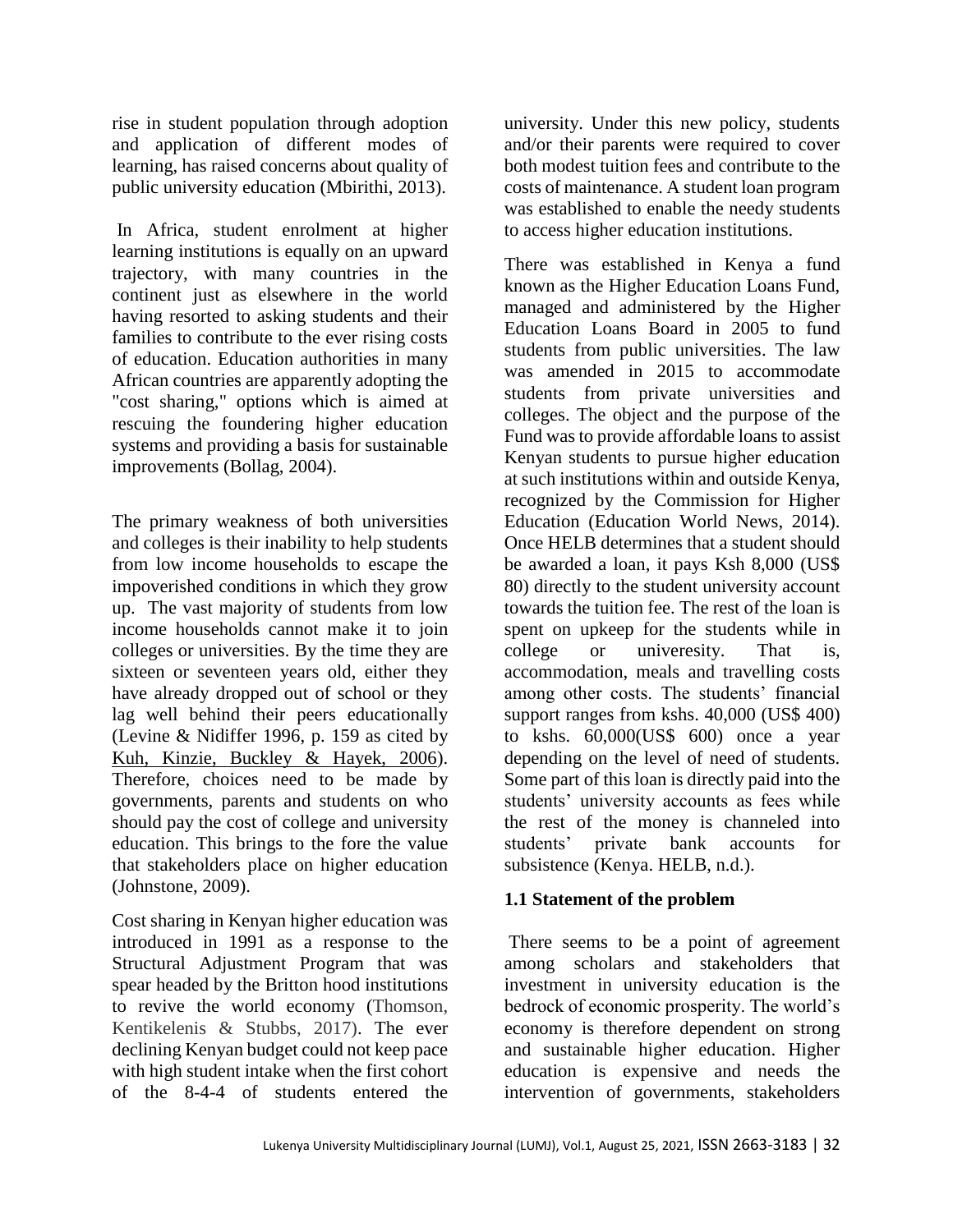and parents to supplement where necessary. Rongo University, which was a constituent of Moi University in Kenya, admitted both government and self-sponsored students. Eligible students were receiving loans from Higher Education Loans Board while some other students opted not to go for the HELB loan thus, privately paid for their subsistence and tuition fees. The question that this study answers is: Is the funding for students' higher education adequate for their tuition, subsistence, accommodation and travelling costs?

## **1.2 Objective of the study**

The objective of this study was to investigate the adequacy of funding of Rongo University students in meeting their needs such as tuition, subsistence, accommodation and travelling.

## **2.0 LITERATURE REVIEW**

Student support in terms of support for fees, accommodation and travelling is a global concern. OECD research of 2012 suggested that student financial support systems that provide both loans with income-contingent repayments and means-tested grants not only promoted access and equity at the front end of higher education, but also led to better outcomes for students at the back end. A good example that was cited by OECD was Australia and New Zealand that used this approach to mitigate the impact of high tuition fees to encourage disadvantaged students to enter higher education and reduce the risks of high student loan indebtedness (OECD, 2012).

In Toronto Canada, the government in the year 2010 provided financial assistance to needy students to cover their tuition fee costs and/or living expenses thereby ensuring that qualified low income students were not precluded from attending higher education due to lack of resources. The Canadian

Government also encouraged higher education participation by underrepresented minority groups. But in some countries access to financial assistance was not based on need, but on academic merit with qualified students paying no tuition fees or significantly lower tuition fees and often even having access to free or subsidized student housing (Marcucci & Usher, 2011).

Milburn (2012) in his independent review of a progress report on social mobility and child poverty in the United Kingdom found that majority of universities' access expenditure went on financial support to students, primarily in the form of bursaries. He noted that when students are facing financial pressures, lower-income families fear that a place at university for their child will incur a mountain of debt. The priority which universities accord to provision of financial support is understandable. Hence bursaries and loans for the disadvantaged young people and the marginalized group are inevitable.

In Nigeria the federal universities were expected to be granted increased autonomy under proposed legislation, which included the right to introduce tuition fees. Nigeria's university leaders were unanimous that such fees were necessary to improve the poor state of their institutions. They pointed to the growth of fee-charging at generally lowerquality private institutions as proof that many young people were willing and able to contribute to the cost of their education (Bollag, 2004).

In Kenya, the Higher Education Loans Board offers all eligible students a maximum allocation for tuition but the loan beneficiaries receive differentiated living allowances. The categories are developed on the basis of the parents/ guardians' financial ability, as described in the application form. Out of the university fees, the Higher Education Loans Board pays tuition fees of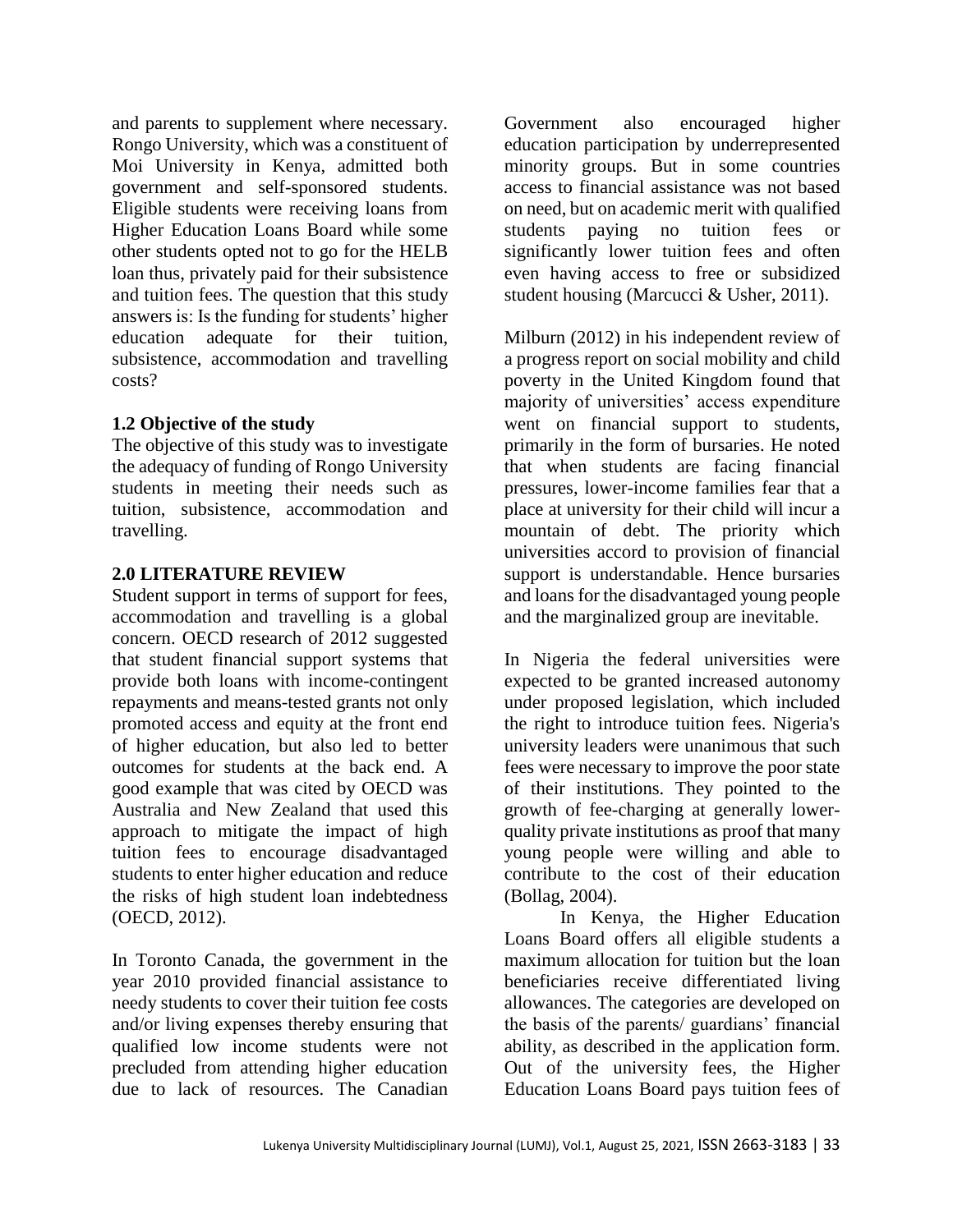Ksh 8,000 (US\$348) direct to the universities for every student who is awarded a loan. The differentiated loan balances based on beneficiaries' economic needs are paid directly to their personal expenses through their respective bank accounts. In actual sense, the Government of Kenya's policy of cost-sharing allows for parental contributions as a supplement towards student's financial requirements (Otieno, 2004).

# **3.0 METHODOLOGY**

# **3.1 Research Design**

The research design used in this study was survey: A survey is an attempt to collect data from members of a population in order to determine the current status of that population with respect to one or more variables (Mugenda & Mugenda, 2003). The survey design was suitable because it was characterized by a systematic collection of data from members of a given population.

# **3.2 Target population**

Target population is defined as all the number of a real or hypothetical set of people, events of objects to which a researcher generalizes the results of the research study (Borg & Gall, 1998). The target population for this study consisted of 30 second year regular students who were studying Bachelor of Education (Arts) whose one teaching subject was Business Studies. The target campus for this study was Rongo University, Town Campus.

# **3.3 Sample size and sampling procedure**

To determine the sample size, both probability and non-probability sampling techniques were used. Convenient sampling was used to pick Rongo University and year two business class of Rongo University. The researcher settled on Rongo University because of its closeness and accessibility to the researcher. Again, Rongo University, like any other public university in Kenya was

admitting government sponsored students. Year two business class students were also conveniently picked because the class was made up of all degree students that were eligible for HELB loans. Information generated from this group could be generalized for the entire beneficiaries of HELB loans because these students were admitted from all corners of the Republic of Kenya and the loan disbursement procedure was taken to be same for all other eligible applicants and beneficiaries in different institutions. For an appropriate sample size of business class students, a table provided by Krejcie and Morgan (1970) was used. The table gives the required the sample size for various population sizes. The total number of students in this second year regular business class at the Town Campus was 30. According to the table provided by Krejcie and Morgan (1970), the sample size for this study was 28 students. Since the population was not homogeneous and based on learner characteristics, the researcher used simple random sampling.

# **3.4 Research instruments**

Questionnaires were used for data collection from the respondents on adequacy of HELB funding to meet the university students' needs of tuition fees, accommodation and subsistence. A questionnaire is a data gathering instrument used when factual information is desired (Best and Khan, 2003). It was important for this study because the researcher administering the instrument had an opportunity to establish rapport, explain the purpose under study, and as well explain the meanings of items that were not clear. The researcher used a closed questionnaire for this research.

# **3.5 Instruments validity and reliability**

Face validity of the instruments was done by two experts based on the outcome of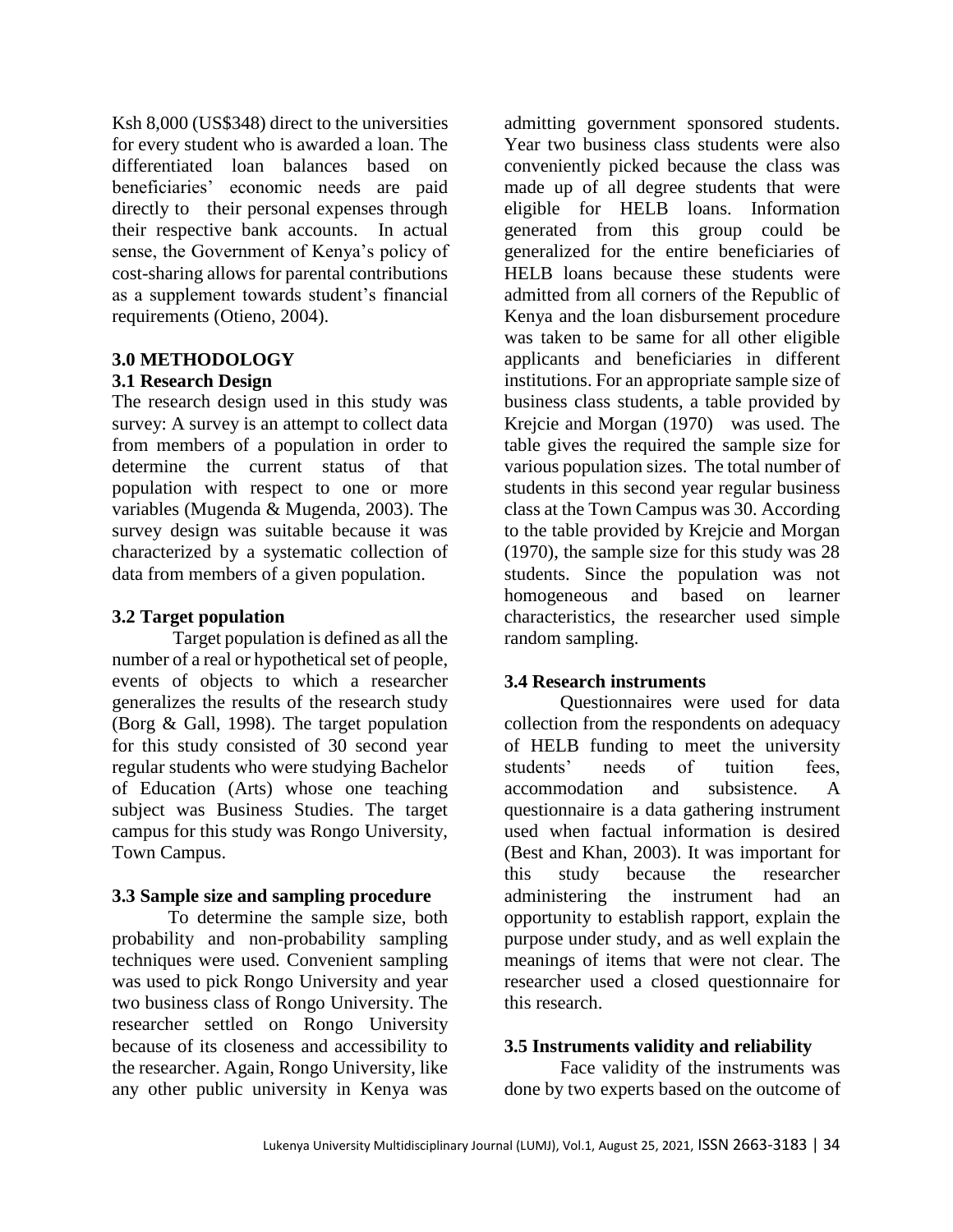the pilot study. Six students that constituted 20% of the sample size were used for piloting. Reliability was done by split half method whereby coefficient of 0.77 was realized from odd and even numbers in the questionnaires for students. To obtain reliability of the whole test, the Spearman Brown Prophecy formulae stated below was applied:

 $Rx = 2r / 1 + r$  where:

r was the reliability coefficient resulting from correlating scores of the odd and even numbered items for part of the test; and

Rx was the reliability of the original (whole) test.

# **3.6 Data analysis techniques**

The researcher used descriptive statistical methods to analyze the collected data. This included quantitative techniques. That is, percentages and total scores. Analysis of data was done on each and every question asked.

# **1.0 FINDINGS AND DISCUSSIONS**

Questionnaires were randomly administered to 28 respondents by the researcher. A total of 27 questionnaires were duly filled and returned to the researcher. This was 96.4% response rate. According to Mugenda and Mugenda (2003), 96.4% response rate is accurate, excellent and representative.

From the analyzed research data, all respondents were second year students who were either government sponsored or selfsponsored. 21(77.8%) respondents were government sponsored while 6 (22.2%) were privately sponsored students. All government sponsored students were funded by Higher Education Loans Board managed by the Government of Kenya. The privately sponsored students opted to pay the cost of education. However, they were eligible to apply for HELB loans. The privately

sponsored students received financial support for their education from other sources but the vote heads for their college expenditures on accommodation, fees and subsistence were not subsidized as those of government sponsored students. A good example is the cost of tuition which was ksh. 8000 (US\$80) for government sponsored but kshs.50, 000 (US\$500) for self-sponsored students in a semester. When respondents were asked whether the funds provided for their studies were adequate for their accommodation, 24 (88.9%) disagreed while only 3 (11.1%) agreed. This implied that many students could not access university accommodation due to high number of students in the university against very few hostels that were available at Rongo University. The majority of the students who could not be accommodated within the university resorted to commercial housing that levied very high fees that exceeded the amount that the sponsors left for students as subsistence. The cost of accommodation was relatively cheaper for students who resided in a university facility. This revelation showed that universities admit more students than their hostel bed capacities. When the selfsponsored students were asked about their ability to meet the cost of a commercial hostel, none could afford the rent. This suggested that the cost of housing in Kenya was above the reach of many university students despite the fact that most privately sponsored students were from rich families. When respondents were asked about their ability to meet the cost of meals, 21 (77.8%) respondents were unable to afford meals throughout the semester using the money they receive from their sponsors. Interestingly majority of the self-sponsored students, 3 (50%) could afford meals for the whole semester. This implied that the selfsponsored students were from rich families and hence their families were able to sustain their meals throughout the semester (Kuh, et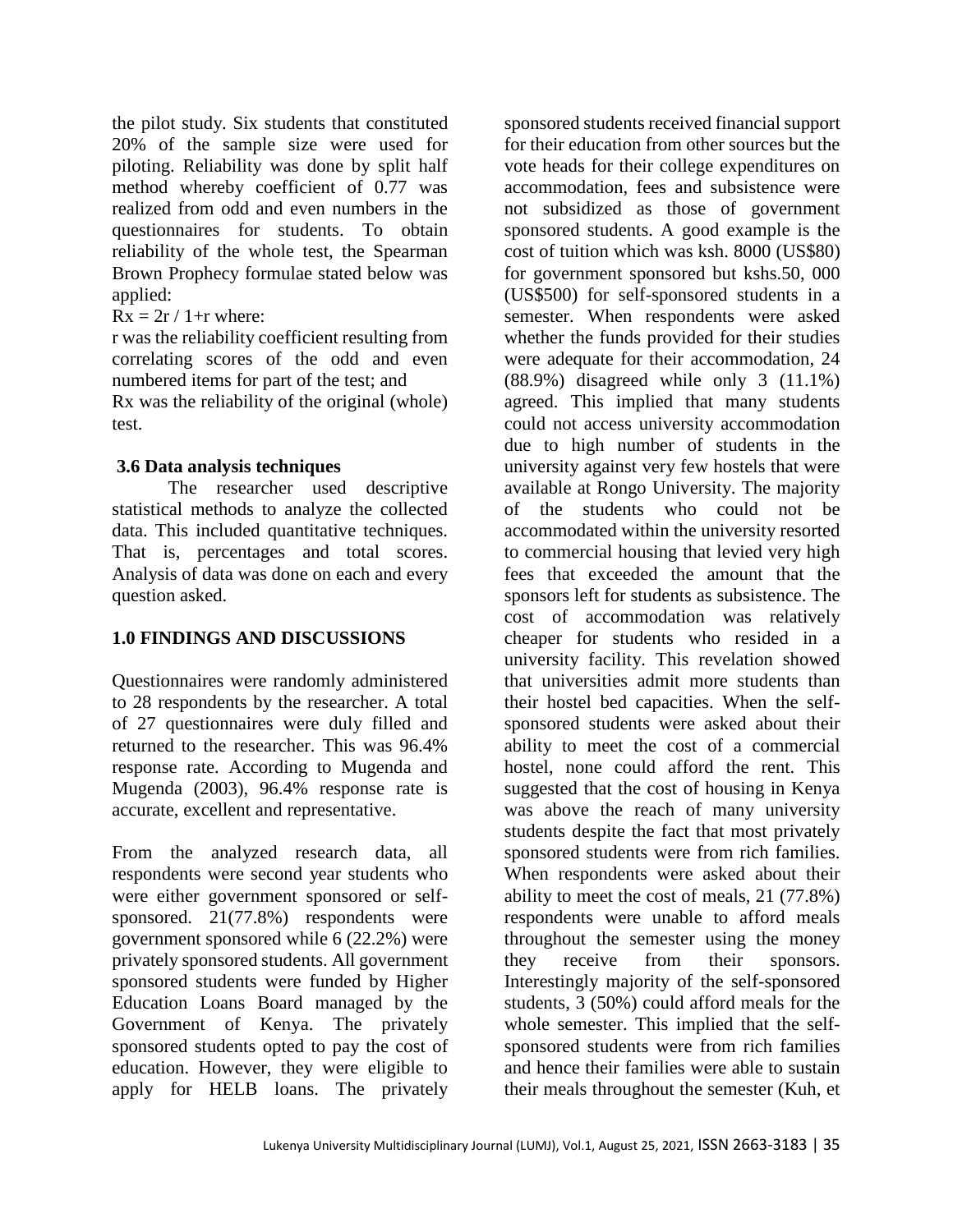al.2006). However, the study noted that the cost of housing was unregulated in Kenya and equally underestimated even by the rich families that could afford the cost of university parallel studies.

Tuition that was paid by the Higher Education Loans Board into the students' account was said to be inadequate to majority of the students. This was noted by 19 (70.4%) of the respondents. However, 3 (50%) of the privately sponsored students had no problem with their sponsors over tuition fees. It showed that the pursuit of higher education was not only limited to those who could afford it because a few students who could not afford parallel degree fees still had their way to the university. The reason could be that the government fee of kshs 8000 (US\$ 800) does not reflect the actual fees that different universities and colleges in Kenya levy government sponsor students. Additional levies such as statutory fees which were not uniform in different universities were charged at different rates. It therefore forced this category of students to look for additional money to top up their tuition fees. On the other hand, the privately sponsored students seemed to be working on a fee structure with no hidden costs and that could have been the reason for prompt payment of fees.

Extra money for acquisition of learning materials remained a big challenge for both privately sponsored and government sponsored students of Rongo University. 24 (88.9%) declared that they had very little money to spend on the purchase of learning materials such books, manila papers, mobile phones etc. This was viewed by the researcher as a stumbling block in the students' capacity to search and create knowledge in the ever rich knowledge society. When students were again asked what other specific areas of funding should have been considered by their sponsors, 8 (29.6%) respondents who were the majority

cited travelling, this was followed by entertainment at 22% and finally food at 14.8%. The study asserted that the sponsors should put in a number of considerations before making a decision of the amount of money to disburse to students for their learning needs.

In overall when students were asked to register their satisfaction in the way the university used the tuition fees from both the government sponsored and self-sponsored students to improve their welfare, 1( 3.7%) did not give any response, 25(92.6%) who formed the majority did not agree while 1(3.7%) agreed. This meant that an overwhelming majority were not convinced that the Rongo University was offering students service that commensurate the fees paid.

# **5.0 CONCLUSION AND RECOMMENDATION**

Based on the findings of this study, it was concluded that Higher Education Loans Board was a brilliant idea and should be funded properly by the Government of Kenya to continue expanding its base so as to reach the ever rising numbers of beneficiaries. The Government through HELB should aim at providing quality university education to all deserving population. This could be done by proper assessment of students' critical areas of need such as meals, accommodation, tuition fees etc. It recommended that HELB should treat all deserving Kenyan students equally without discrimination. That is to say, universities or colleges should abolish the student categories of self-sponsored and government sponsored programs when it comes to fees payment.

# **6.0 REFERENCES**

- Best, J. W &Khan, V.J. (2003). *Research in Education*. South Asia: Pearson Education, Inc.
- Borg, W.R & Gall,M.D.(Ed.).( (1998).*Educational Research: An*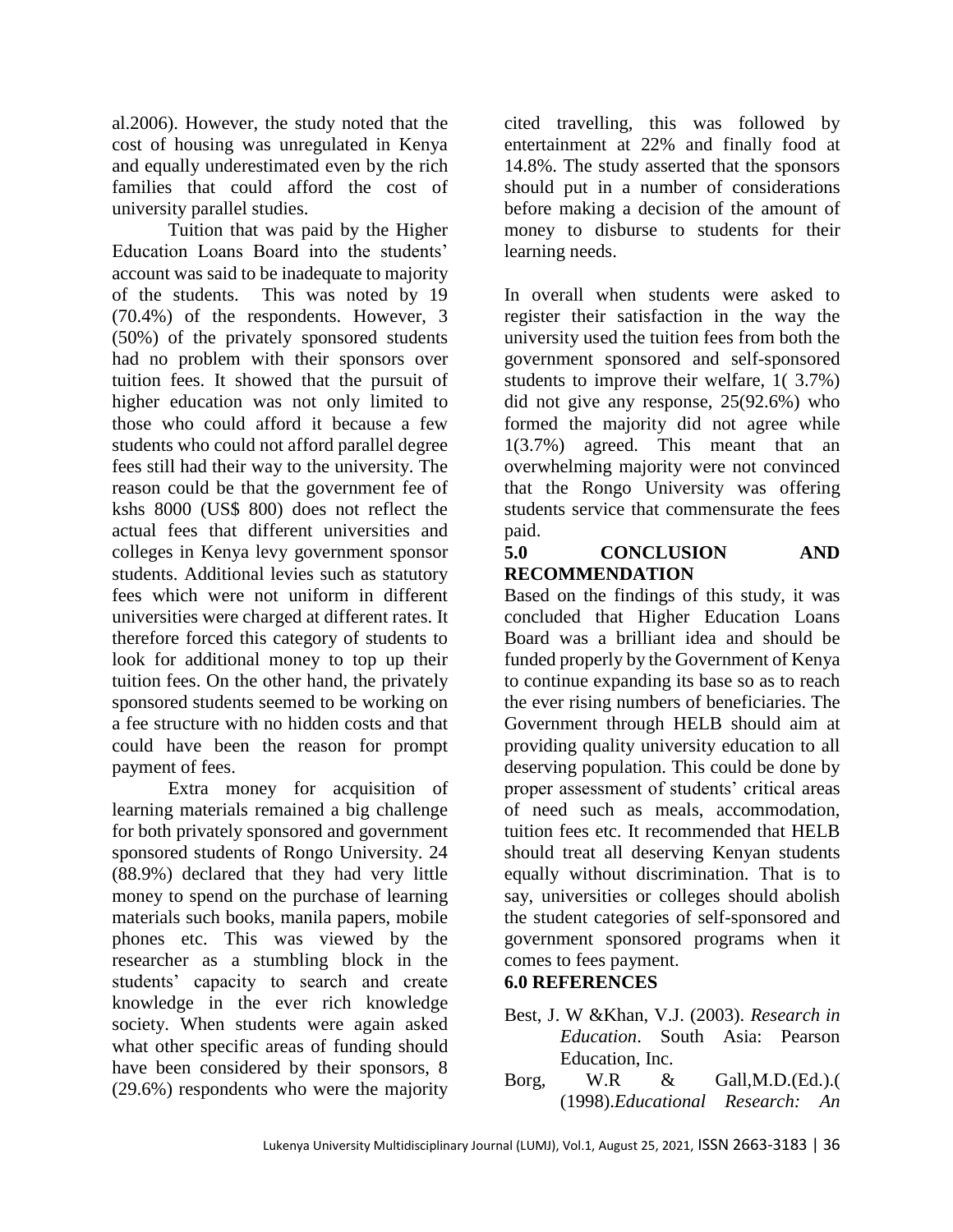*introduction,(*4 ed.). NewYork: Longman publishers.

Bollag, B. (2004). Africa Region Human Development Working Paper Series. *Improving Tertiary Education in Sub-Saharan Africa: Things that Work.* Report of a regional training conference held in Accra, Ghana on September 22-25, 2003.

Education World News.(2014). Expanded

Role for Higher Education Loans

Board. Retrieved from:

[https://www.universityworldnews.com/pos](https://www.universityworldnews.com/post.php?story=20140717101936914#:~:Text=Kenya) [t.php?story=20140717101936914#:~:Text=](https://www.universityworldnews.com/post.php?story=20140717101936914#:~:Text=Kenya) [Kenya's%20higher%20education%20loans%](https://www.universityworldnews.com/post.php?story=20140717101936914#:~:Text=Kenya) [20board,In%20local%20or%20foreign%20in](https://www.universityworldnews.com/post.php?story=20140717101936914#:~:Text=Kenya) [stitutions.](https://www.universityworldnews.com/post.php?story=20140717101936914#:~:Text=Kenya)

- Johnstone, D. B. (2009*). Financing Higher Education:Who Pays and Other Issues.* Retrieved from: [http://gse.buffalo.edu/org/inthighered](http://gse.buffalo.edu/org/inthigheredfinance/files/Publications/foundation_papers/(2009)_Financing_) [finance/files/Publications/foundation](http://gse.buffalo.edu/org/inthigheredfinance/files/Publications/foundation_papers/(2009)_Financing_) [\\_papers/\(2009\)\\_Financing\\_](http://gse.buffalo.edu/org/inthigheredfinance/files/Publications/foundation_papers/(2009)_Financing_)
- Kenya. HELB (n. d.). Undergraduate loan (direct entry students). Retrieved From:

[Https://Www.Helb.Co.Ke/Product/U](https://www.helb.co.ke/product/undergraduate-loans/) [ndergraduate-Loans/](https://www.helb.co.ke/product/undergraduate-loans/)

- Kuh, G.D.,Kinzie,J.,Buckley, J. A., & Hayek, J.C.(2006). *What Matters to Student Success: A Review of the Literature*. Commissioned Report for the National Symposium on Postsecondary Student Success: Spearheading a Dialog on Student Success. Retrieved from: [https://nces.ed.gov/npec/pdf/Kuh\\_Te](https://nces.ed.gov/npec/pdf/Kuh_Team_Report.pdf) [am\\_Report.pdf](https://nces.ed.gov/npec/pdf/Kuh_Team_Report.pdf)
- Krejcie,V.R.&Morgan, D.(1970). Determining Sample Size for Research Activities. *Educational and Psychological Measurement Vol. 30*

No. 3 p.688.

Laws of Kenya (2005*). Higher Education Loans Board Act.* Chapter 213a.Revised

edition. Retrieved from: [www.kenyalaw.org](http://www.kenyalaw.org/)

- KUCCPS (2020). Placement of the 2019 KCSE cohort to universities and colleges. Retrieved from**:**  [https://www.kuccps.net/index.php?q](https://www.kuccps.net/index.php?q=content/press-statement) [=content/press-statement](https://www.kuccps.net/index.php?q=content/press-statement)
- Mbirithi, D. M. (2013). *Management Challenges Facing Kenya's Public Universities and Implications for the Quality of Education*. Unpublished PhD theses, Kenyatta University.
- Milburn, A. (2012). University Challenge: How Higher Education Can Advance Social Mobility. A progress report by the Independent Reviewer on Social Mobility and Child Poverty. Retrieved from: **[www.official](http://www.official-documents.gov.uk/)[documents.gov.uk](http://www.official-documents.gov.uk/)**
- Mugenda,M.O., & Mugenda,G.A.(2003). *Research Methods, Quantitative And Qualitative approaches.* Nairobi :Acts Press.
- OECD (2012*). How are countries around the world supporting students in higher education?* Education Indicators in Focus. Retrieved from: [http://www.oecd.org/education/skill](http://www.oecd.org/education/skills-beyond-school/49729932.pdf) [s-beyond-school/49729932.pdf](http://www.oecd.org/education/skills-beyond-school/49729932.pdf)
- Otieno, W. (2004). Student Loans in Kenya: Past Experiences, Current Hurdles, and Opportunities for the Future *.JHEA/RESA Vol. 2*, No. 2
- Thomson, M., Kentikelenis, A. & Stubbs, T.(2017). Structural adjustment programmes adversely affect vulnerable populations: a systematicnarrative review of their effect on child and maternal health. *Public Health Rev 38*, **(**13). Retrieved from: [https://publichealthreviews.biomedce](https://publichealthreviews.biomedcentral.com/articles/10.1186/s40985-017-0059-2#citeas)